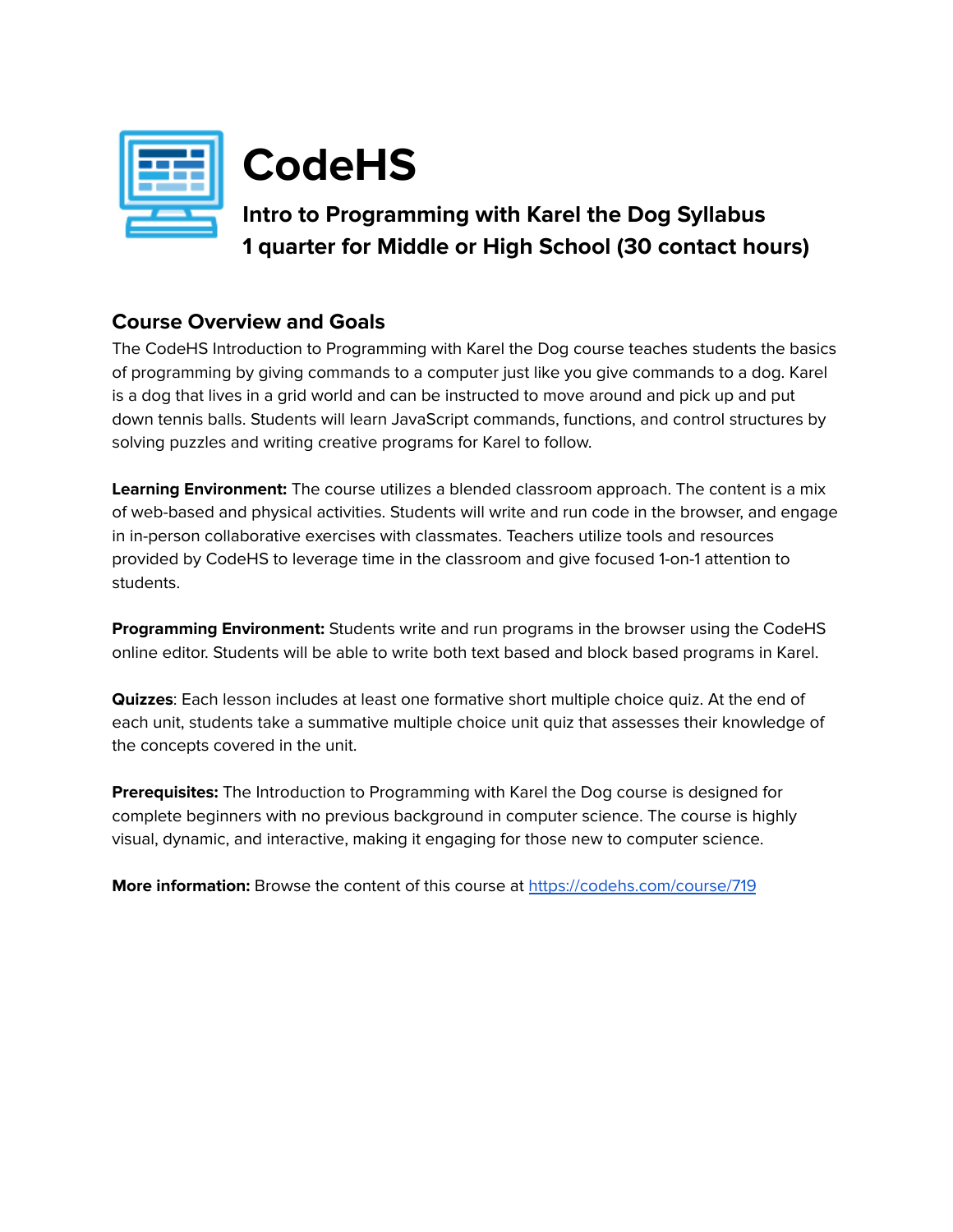## **Course Breakdown**

#### **Unit 1: Introduction to Programming (1 week/5 hours)**

Browse the full content of this unit at <https://codehs.com/library/course/719/module/1384>

| Objectives / Topics<br>Covered       | What is Programming<br>Commands<br>Introduction to functions<br><b>History of Computers</b><br>Computers' Role in Your Life<br>$\bullet$<br>Software explained                                                                                                                                                                                                                                                                                                                                                                                                                                                                                                                                                                                                                                               |
|--------------------------------------|--------------------------------------------------------------------------------------------------------------------------------------------------------------------------------------------------------------------------------------------------------------------------------------------------------------------------------------------------------------------------------------------------------------------------------------------------------------------------------------------------------------------------------------------------------------------------------------------------------------------------------------------------------------------------------------------------------------------------------------------------------------------------------------------------------------|
| <b>Example Assignments</b><br>/ Labs | Commands<br>Program-specific tasks for Karel the Dog<br>$\circ$<br>Example Exercise: Pyramid of Karel<br>$\circ$<br>Write a program to have Karel build a pyramid. There<br>should be three balls on the first row, two in the second<br>row, and one in the third row.<br><b>Functions</b><br>Teach Karel turnRight()<br>$\circlearrowright$<br>Example Exercise: Fireman Karel<br>$\circ$<br>There is a fire, and Karel needs to slide down a<br>fireman's pole. Define and use the turnRight ()<br>function to help Karel get to the ground.<br>Computers' Role in Your Life<br>List three to five ways that computers are involved in<br>$\circ$<br>your day to day life.<br>What do you think you will be able to do with<br>$\circlearrowright$<br>computers 10 years from now that you cannot do now? |

#### **Unit 2: Functions (1 week/4 hours)**

| Objectives / Topics<br>Covered       | <b>Functions</b><br>The Start function<br>Top Down Design and Decomposition<br>$\bullet$                                                                                                                                                                                                                 |
|--------------------------------------|----------------------------------------------------------------------------------------------------------------------------------------------------------------------------------------------------------------------------------------------------------------------------------------------------------|
| <b>Example Assignments</b><br>/ Labs | <b>Functions</b><br>$\bullet$<br>Teach Karel new commands like turnRight() or<br>$\circ$<br>makePancakes()<br>Example Exercise: Pancakes<br>$\circ$<br>Commands<br>Program-specific tasks for Karel the Dog<br>■<br>Example Exercise: Pyramid of Karel<br>Write a program to have Karel build a pyramid. |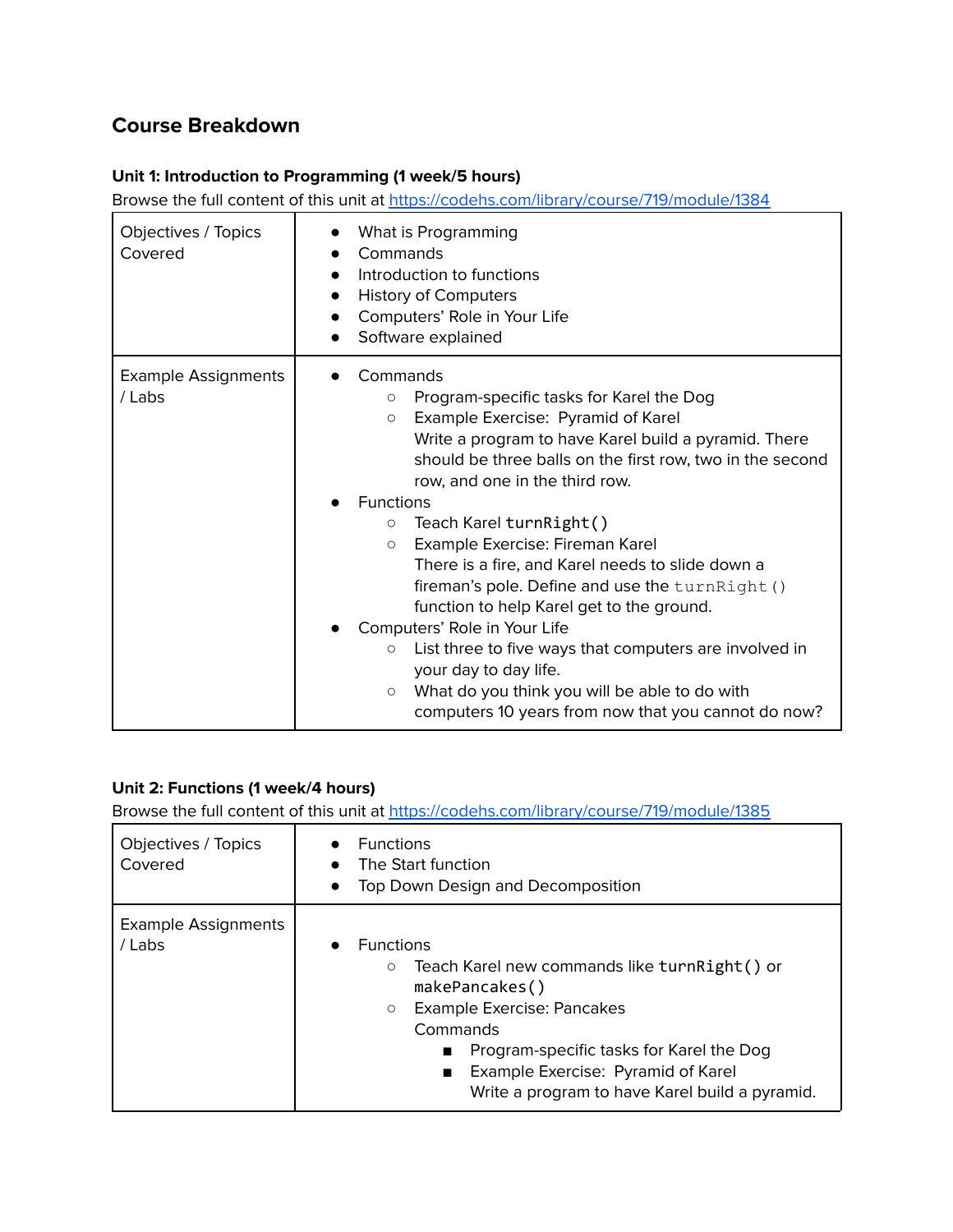| There should be three balls on the first row, two<br>in the second row, and one in the third row.<br>Top Down Design<br>$\bullet$<br>Solve large Karel problems by breaking them down into<br>$\circ$<br>smaller, more manageable problems<br>Example Exercise: The Two Towers<br>$\circ$<br>In this program, Karel should build two towers of tennis<br>balls. Each tower should be 3 tennis balls high. |
|-----------------------------------------------------------------------------------------------------------------------------------------------------------------------------------------------------------------------------------------------------------------------------------------------------------------------------------------------------------------------------------------------------------|
| At the end, Karel should end up on top of the second<br>tower, facing East.                                                                                                                                                                                                                                                                                                                               |

#### **Unit 3: Super Karel and For Loops (1 week/4 hours)**

| Objectives / Topics<br>Covered       | <b>Commenting Your Code</b><br>Super Karel<br>For Loops                                                                                                                                                                                                                                                                                                                                                                                                                                                                                                                                                                                                                                                                                                                                                                                                                                                                                                                                                                                        |
|--------------------------------------|------------------------------------------------------------------------------------------------------------------------------------------------------------------------------------------------------------------------------------------------------------------------------------------------------------------------------------------------------------------------------------------------------------------------------------------------------------------------------------------------------------------------------------------------------------------------------------------------------------------------------------------------------------------------------------------------------------------------------------------------------------------------------------------------------------------------------------------------------------------------------------------------------------------------------------------------------------------------------------------------------------------------------------------------|
| <b>Example Assignments</b><br>/ Labs | <b>Commenting Your Code</b><br>Commenting is important to make sure your code is<br>$\circlearrowright$<br>understandable to yourself and others.<br>Example Exercise: The Two Towers +<br>$\blacksquare$<br>Comments<br>Take your Two Towers program from earlier, and<br>comment each of the functions to explain what<br>your program is doing.<br>Super Karel<br>Super Karel knows how to turn Right () and<br>$\circ$<br>turnAround (), so you don't need to define these<br>functions before you call them<br>Example Exercise: The Two Towers + SuperKarel<br>$\circ$<br>Take your Two Towers program from earlier, and make<br>it work with SuperKarel.<br>This means you can get rid of your definition for<br>turnRight, because SuperKarel already knows turnRight!<br>For Loops<br>For loops execute the code inside the loop a set<br>$\circ$<br>number of times.<br>Example Exercise: Dizzy Karel<br>$\circ$<br>Write a program to have Karel spin in place 8 times.<br>This means Karel is going to need to turn left 32 times. |
|                                      | You must use a for loop in this program.                                                                                                                                                                                                                                                                                                                                                                                                                                                                                                                                                                                                                                                                                                                                                                                                                                                                                                                                                                                                       |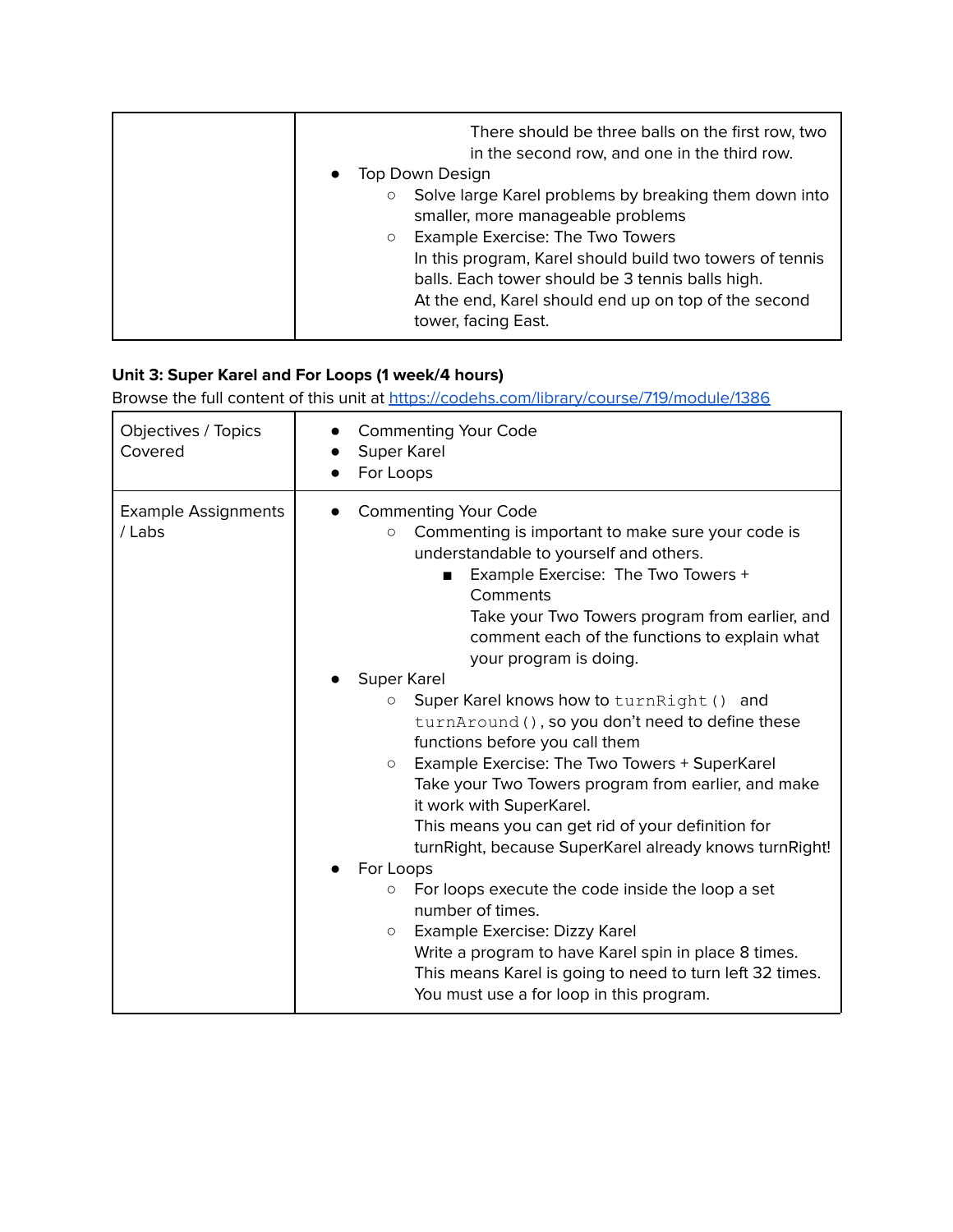#### **Unit 4: If Statements (.5 week/2 hours)**

| Objectives / Topics                  | If Statements                                                                                                                                                                                                                                                                                                                                                                                                                                                                                                                                                                                                                                                                                                                                                                                                         |
|--------------------------------------|-----------------------------------------------------------------------------------------------------------------------------------------------------------------------------------------------------------------------------------------------------------------------------------------------------------------------------------------------------------------------------------------------------------------------------------------------------------------------------------------------------------------------------------------------------------------------------------------------------------------------------------------------------------------------------------------------------------------------------------------------------------------------------------------------------------------------|
| Covered                              | <b>If/Else Statements</b>                                                                                                                                                                                                                                                                                                                                                                                                                                                                                                                                                                                                                                                                                                                                                                                             |
| <b>Example Assignments</b><br>/ Labs | If statements<br>If statements will execute code only if certain conditions<br>$\circ$<br>are met<br>Example Exercise: Is there a ball?<br>If there is a ball in the first spot, move once.<br>Otherwise, put a ball down and then move<br>once. Karel should end up on the second<br>column in the first row, and there should be a<br>ball at 1, 1.<br><b>If/Else statements</b><br>The if/else statement executes a block of code if a<br>$\bigcirc$<br>specified condition is true. If the condition is false,<br>another block of code can be executed.<br>Example Exercise: Right Side Up<br>$\circ$<br>Karel got spun around and is facing the wrong<br>direction.<br>Karel could either be facing south or west, and you<br>need to get Karel back to facing east. You must use an<br>if/else statement here. |

Browse the full content of this unit at <https://codehs.com/library/course/719/module/1387>

#### **Unit 5: While Loops (.5 week/2 hours)**

| Objectives / Topics<br>Covered       | While Loops                                                                                                                                                                                                                                                                                                                                                                                                                                                                                                                                                      |
|--------------------------------------|------------------------------------------------------------------------------------------------------------------------------------------------------------------------------------------------------------------------------------------------------------------------------------------------------------------------------------------------------------------------------------------------------------------------------------------------------------------------------------------------------------------------------------------------------------------|
| <b>Example Assignments</b><br>/ Labs | While Loops<br>A while loop allows code to be executed repeatedly<br>$\circlearrowright$<br>based on a given Boolean condition<br>Example Exercise: Big Tower<br>$\blacksquare$<br>You need to make a tall tower (all the way to the<br>top) of tennis balls in the column Karel is<br>standing in at the start. Karel could be in any<br>column, and the world's height could be any<br>size. Your solution should include more than<br>one helper function.<br>Karel can start facing any direction, so you need<br>to make sure to orient Karel to the North. |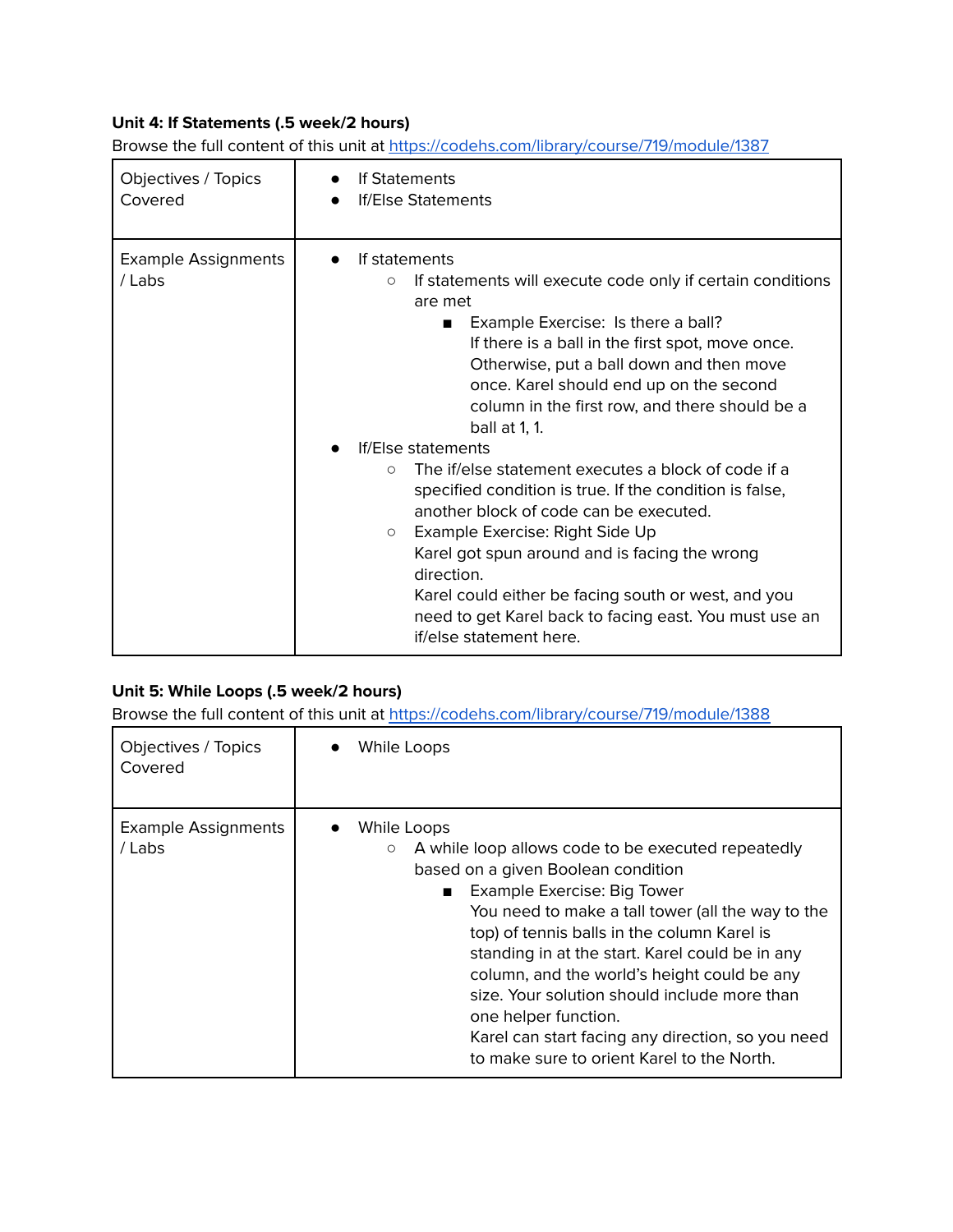#### **Unit 6: Control Structures (1 week/4 hours)**

| Objectives / Topics<br>Covered       | <b>Control Structures</b><br>Indenting Code                                                                                                                                                                                                                                                                                                                                                                                                                                                                                                                                                                                             |
|--------------------------------------|-----------------------------------------------------------------------------------------------------------------------------------------------------------------------------------------------------------------------------------------------------------------------------------------------------------------------------------------------------------------------------------------------------------------------------------------------------------------------------------------------------------------------------------------------------------------------------------------------------------------------------------------|
| <b>Example Assignments</b><br>/ Labs | <b>Control Structures</b><br>Students learn how to determine which control<br>$\circ$<br>structure is appropriate for a given task<br>Example Exercise: Decorate the Fence<br>$\blacksquare$<br>Karel is getting ready for Halloween by putting<br>up jack-o-lantern lights. Help Karel by finding<br>the wall to string lights on and putting down<br>lights along the wall. However, Karel doesn't<br>want lights blocking the doors and windows!<br>Make sure that you only put lights where there<br>is a wall.<br>Karel starts in the bottom left corner facing East.<br>Karel should end at the top of the wall, facing<br>North. |
|                                      | Indenting Code<br>Indenting Code makes programs more readable and<br>$\circ$<br>helps you avoid error.<br>Example exercise: Staircase<br>$\blacksquare$<br>This program builds a staircase in any sized<br>square world, but the indenting is all wrong.<br>Your job is to fix it, so the indentation is correct.<br>Remember, push tab to indent once to the right<br>and delete/backspace to remove a tab.                                                                                                                                                                                                                            |

Browse the full content of this unit at <https://codehs.com/library/course/719/module/1388>

#### **Unit 7: Karel Challenges (1 week/5 hours)**

| Objectives / Topics<br>Covered       | Commands<br>Defining versus Calling Methods<br>$\bullet$<br>Designing methods<br>Control flow<br>Looping<br>Conditionals<br>Commenting code<br><b>Preconditions and Postconditions</b><br>Top Down Design |
|--------------------------------------|-----------------------------------------------------------------------------------------------------------------------------------------------------------------------------------------------------------|
| <b>Example Assignments</b><br>/ Labs | Challenges<br>Students use all of the skills learned in the course to<br>$\circ$<br>solve complex puzzles and challenges.                                                                                 |